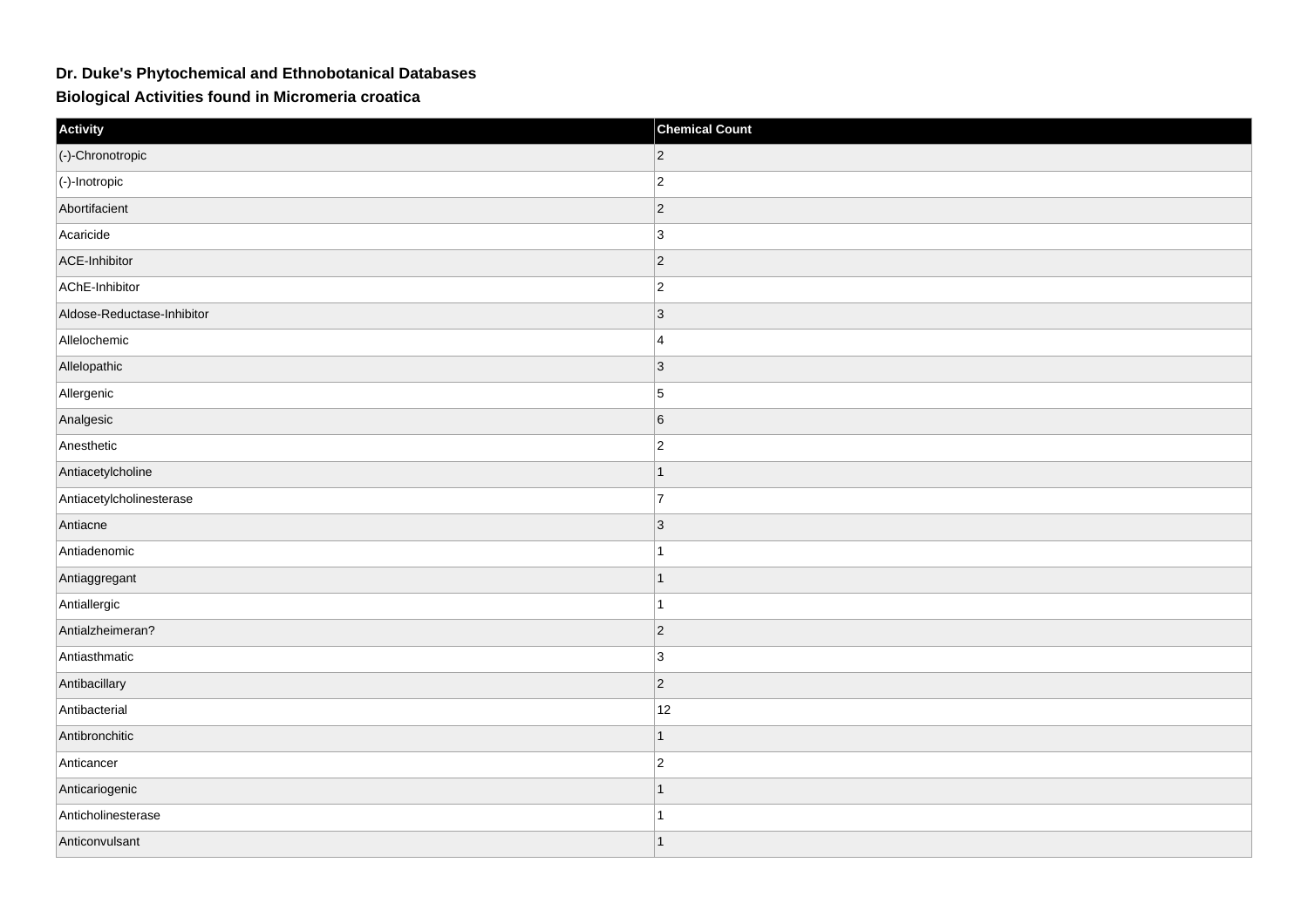| Activity                 | <b>Chemical Count</b> |
|--------------------------|-----------------------|
| Antidermatitic           | $\vert$ 1             |
| Antidiarrheic            | $\mathbf{1}$          |
| Antidysenteric           | 1                     |
| Antiedemic               | $ 2\rangle$           |
| Antiemetic               | $\mathbf{1}$          |
| Antiescherichic          | 2                     |
| Antiesophagitic          | $\mathbf{1}$          |
| Antifeedant              | 9                     |
| Antifibrositic           | 1                     |
| Antiflu                  | 3                     |
| Antihelicobacter         | $\mathbf 1$           |
| Antiherpetic             | $\overline{1}$        |
| Antihistaminic           | $\overline{2}$        |
| Antiinflammatory         | $6\phantom{.}6$       |
| Antileishmanic           | 1                     |
| Antilisteria             | $\vert$ 1             |
| Antilithic               | $\mathbf{1}$          |
| Antilithic?              | 1                     |
| Antilymphomic            | 1                     |
| Antimetastatic (Stomach) | $\vert$ 1             |
| Antimutagenic            | $\overline{c}$        |
| Antineuralgic            | $\vert$ 1             |
| Antinitrosaminic         | $ 2\rangle$           |
| Antinociceptive          | $\overline{1}$        |
| Antiobesity              | $\overline{1}$        |
| Antionychyotic           | $\vert$ 1             |
| Antiotitic               | $\overline{1}$        |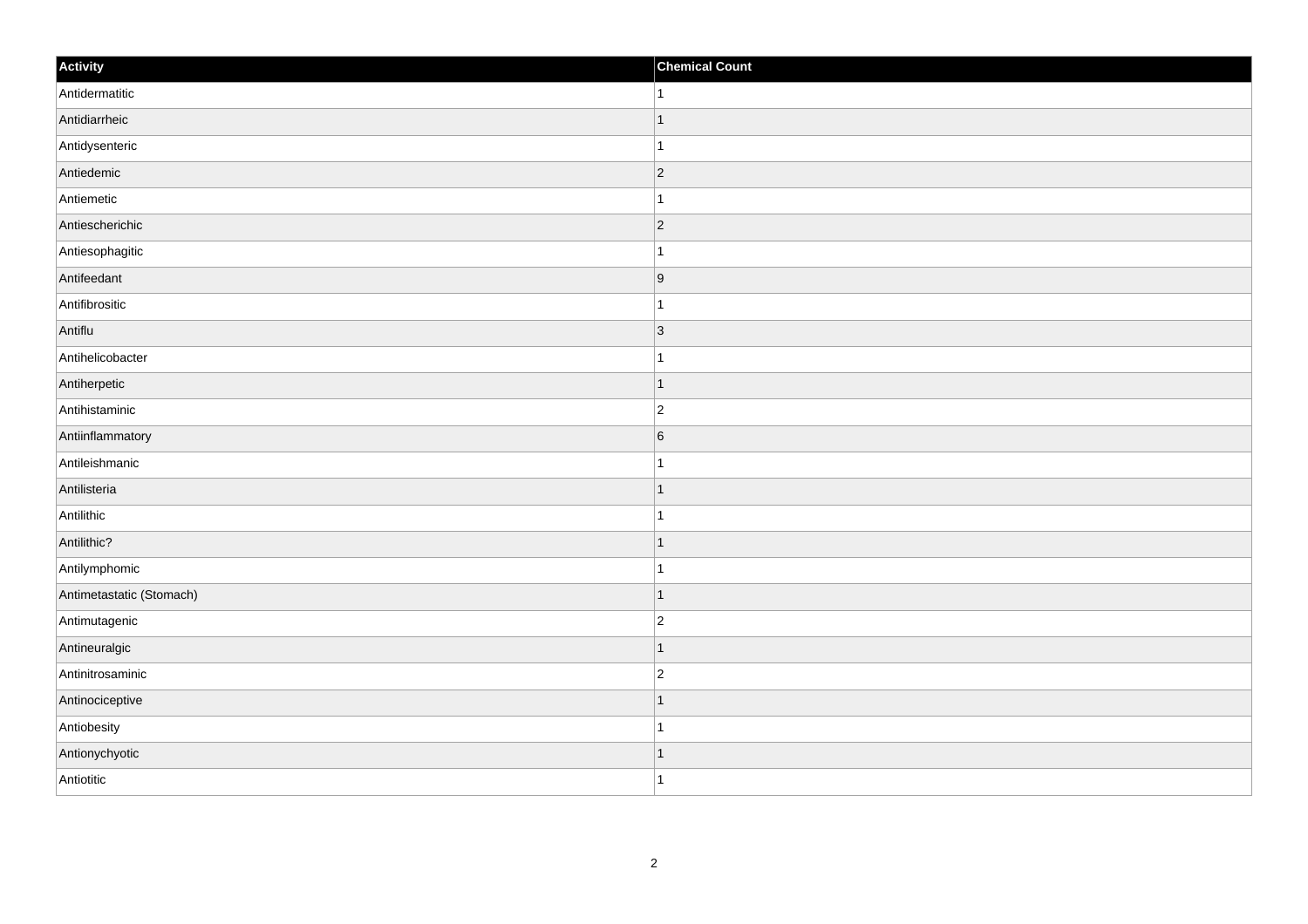| Activity             | <b>Chemical Count</b> |
|----------------------|-----------------------|
| Antioxidant          | 6                     |
| Antipneumonic        |                       |
| Antiproliferant      | $\mathbf 1$           |
| Antipruritic         | 1                     |
| Antipyretic          | $\overline{2}$        |
| Antiradicular        |                       |
| Antirheumatalgic     | $\vert$ 1             |
| Antisalmonella       | $\overline{2}$        |
| Antiseptic           | 6                     |
| Antispasmodic        | $10$                  |
| Antistaphylococcic   | $\overline{4}$        |
| Antistreptococcic    |                       |
| Antitumor            | $ 3\rangle$           |
| Antitumor (Breast)   | 1                     |
| Antitumor (Colon)    | $\overline{1}$        |
| Antitumor (Pancreas) | $\mathbf{1}$          |
| Antitumor (Prostate) | $\mathbf 1$           |
| Antitumor (Stomach)  | $\overline{1}$        |
| Antiulcer            | $ 2\rangle$           |
| Antiviral            | $\sqrt{5}$            |
| Antiyeast            | $\overline{1}$        |
| Apoptotic            | $ 2\rangle$           |
| Avifuge              | -1                    |
| Bronchoprotectant    | 1                     |
| Calcium-Antagonist   | $\mathbf 1$           |
| Cancer-Preventive    | $\vert 5 \vert$       |
| Candidicide          | 5                     |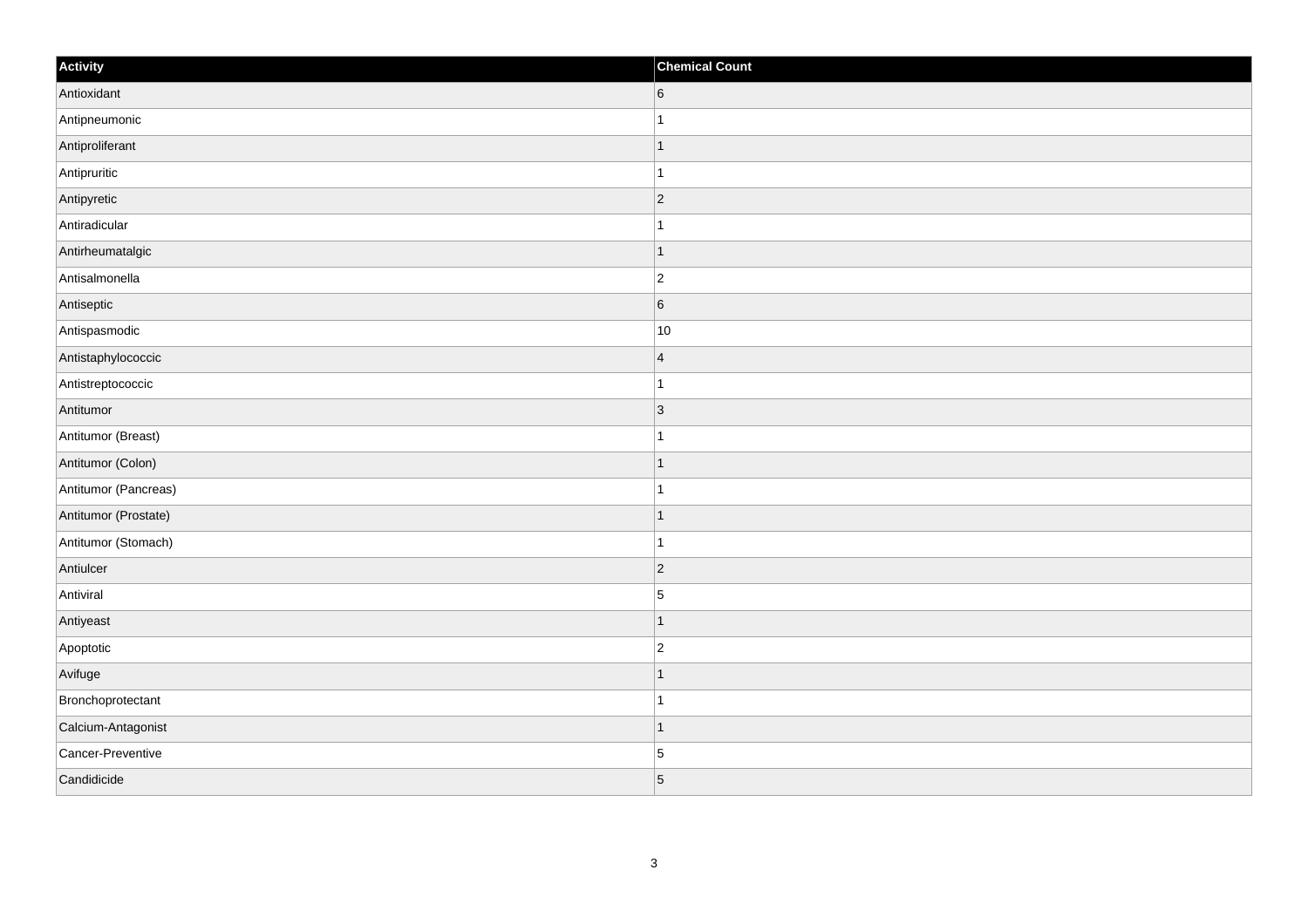| Activity          | <b>Chemical Count</b> |
|-------------------|-----------------------|
| Candidistat       | $\vert$ 1             |
| Carminative       | $\mathbf{1}$          |
| Cerebrotoxic      | $ 2\rangle$           |
| Chemopreventive   | $ 2\rangle$           |
| Choleretic        | $\mathbf{1}$          |
| Cholesterolytic   | $\mathbf 1$           |
| CNS-Stimulant     | $\overline{c}$        |
| <b>CNS-Toxic</b>  | -1                    |
| Coleoptophile     |                       |
| Convulsant        | $\vert$ 1             |
| Cosmetic          | $\mathbf{1}$          |
| Counterirritant   | $\overline{1}$        |
| Culicide          | $\mathbf{1}$          |
| Decongestant      | $\mathbf 1$           |
| Deliriant         | $\overline{1}$        |
| Deodorant         | $\vert$ 1             |
| Detoxicant        | $\mathbf 1$           |
| Ecbolic           | $\mathbf{1}$          |
| Emetic            | $\mathbf{1}$          |
| Emmenagogue       | $ 2\rangle$           |
| Encephalopathic   | $\mathbf{1}$          |
| Enterocontractant | $\mathbf{1}$          |
| Epileptigenic     | $\overline{1}$        |
| Expectorant       | $\vert$ 5             |
| FLavor            | 15                    |
| Fungicide         | $\overline{9}$        |
| Fungiphilic       | $\overline{1}$        |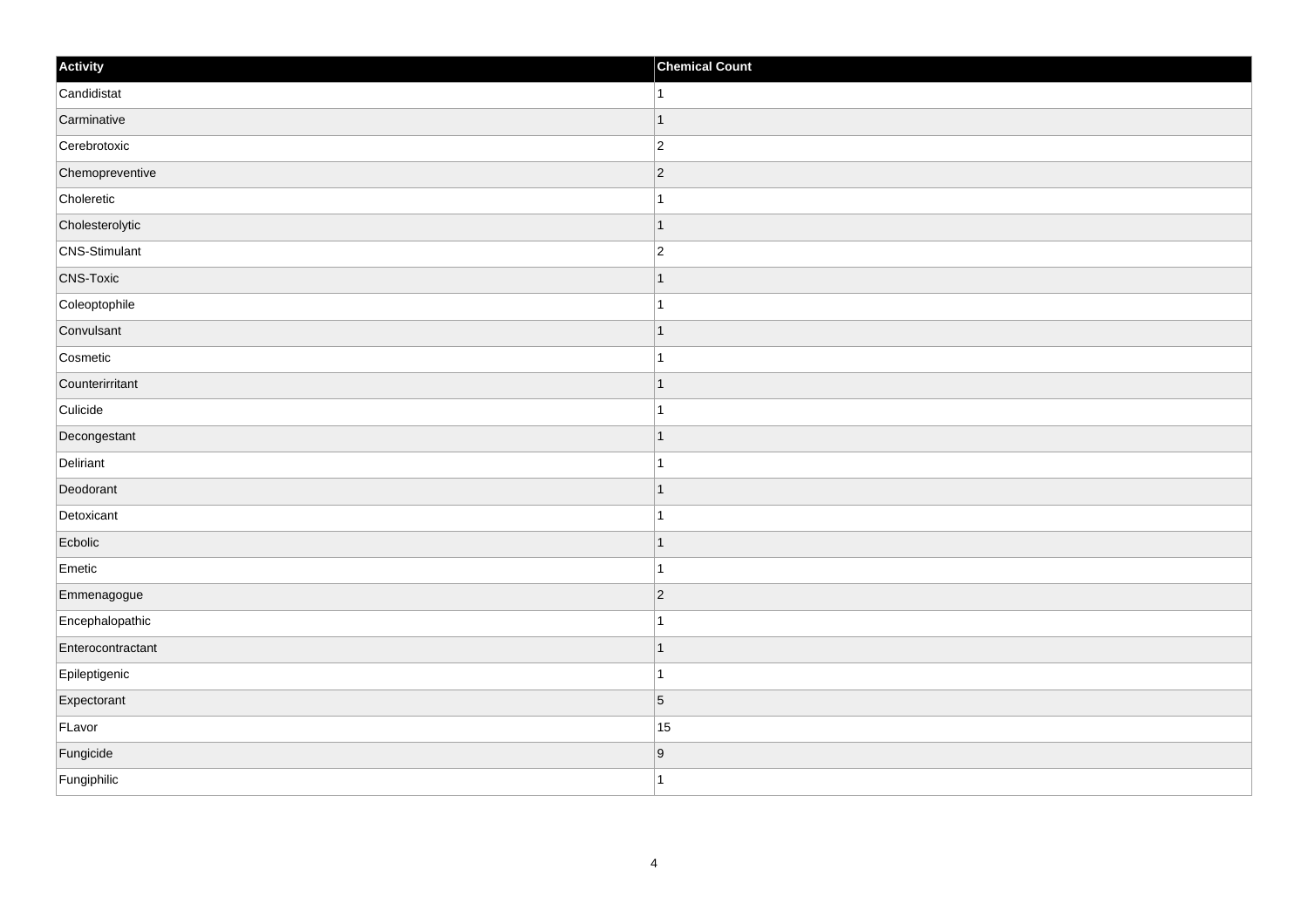| Activity                | <b>Chemical Count</b>    |
|-------------------------|--------------------------|
| Fungistat               | $\vert$ 1                |
| Gastroprotective        |                          |
| Glutathionalytic        | -1                       |
| GST-Inducer             |                          |
| Hallucinogenic          | -1                       |
| Hepatoprotective        |                          |
| Hepatotoxic             | $\vert$ 1                |
| Herbicide               | $\boldsymbol{8}$         |
| Histaminic              |                          |
| Hypocholesterolemic?    |                          |
| Hypothermic             | -1                       |
| Immunomodulator         |                          |
| Inhalant                | 1                        |
| Insect-Repellent        | $\overline{2}$           |
| Insecticide             | $6\overline{6}$          |
| Insectifuge             | 15                       |
| Insectiphile            |                          |
| Interleukin-6-Inhibitor | 1                        |
| Irritant                | 9                        |
| Larvicide               | $\overline{3}$           |
| Laxative                | f.                       |
| Lipolytic               |                          |
| Mosquitocide            | 1                        |
| Motor-Depressant        |                          |
| Motor-Stimulant         | $\overline{\phantom{a}}$ |
| Mutagenic               |                          |
| Myorelaxant             | $\vert 4 \vert$          |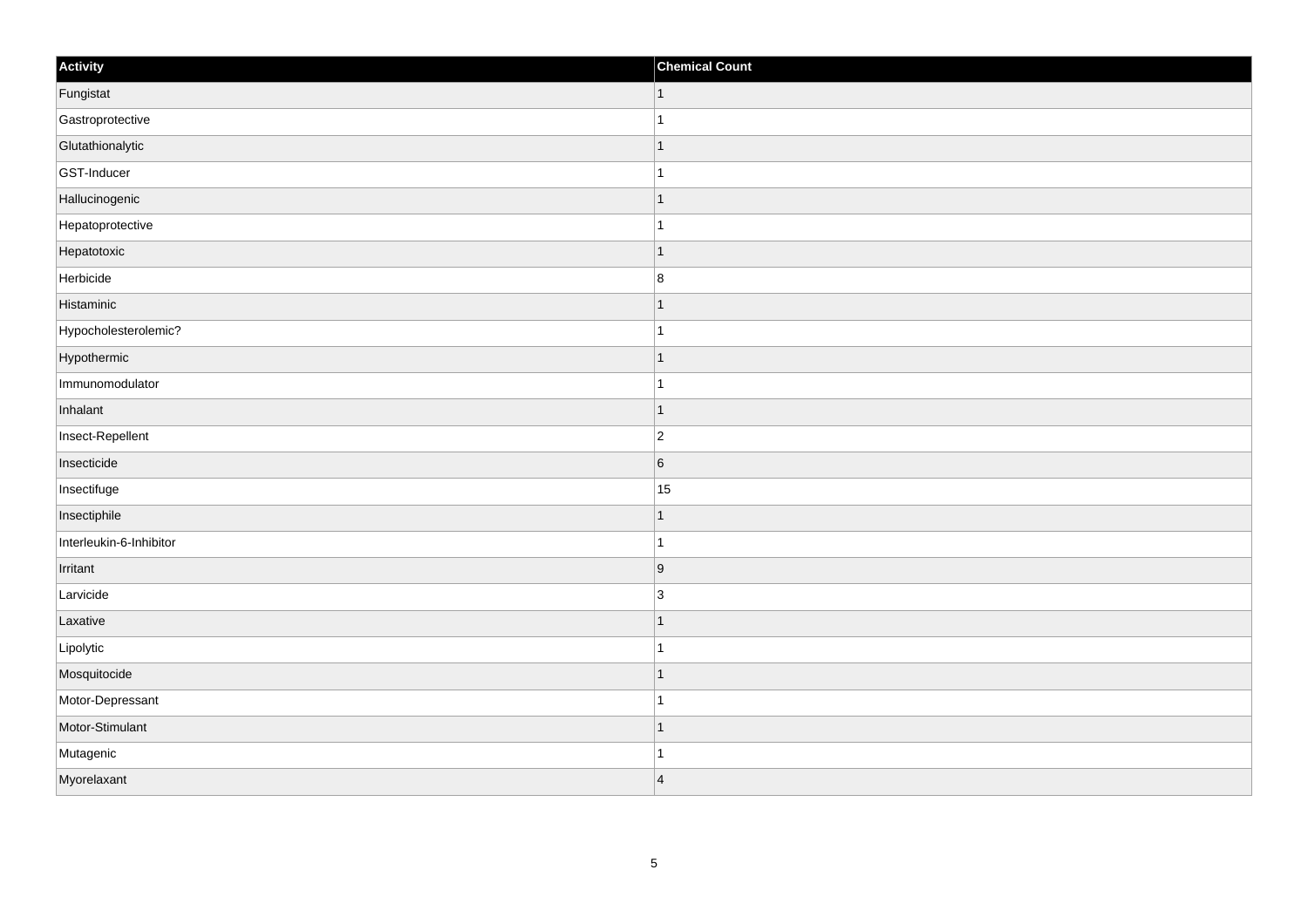| Activity                          | <b>Chemical Count</b> |
|-----------------------------------|-----------------------|
| Nematicide                        | 5                     |
| Nephrotoxic                       | $\mathbf{1}$          |
| Neurotoxic                        | $\mathbf{1}$          |
| NO-Genic                          | $\vert$ 1             |
| Occuloirritant                    | $\vert$ 1             |
| Ornithine-Decarboxylase-Inhibitor | $\mathbf{1}$          |
| Ozone-Scavenger                   | $\vert$ 1             |
| P450-2B1-Inhibitor                | $\vert$ 3             |
| P450-Inducer                      | $\mathbf{1}$          |
| Perfumery                         | 14                    |
| Peristaltic                       | $\mathbf{1}$          |
| Pesticide                         | 19                    |
| Photosensitizer                   | $\mathbf{1}$          |
| Psychoactive                      | $\vert$ 1             |
| Pulifuge                          | $\mathbf{1}$          |
| Pulmonotoxic                      | $\vert$ 1             |
| Respirainhibitor                  | $\vert$ 1             |
| Respirastimulant                  | $\vert$ 1             |
| Rubefacient                       | $\mathbf{1}$          |
| Sedative                          | 10                    |
| Spasmogenic                       | 3                     |
| Stimulant                         | $\vert$ 1             |
| Termitifuge                       | $\vert$ 1             |
| Toxic                             | $\vert$ 1             |
| Tranquilizer                      | $ 2\rangle$           |
| Transdermal                       | $\vert 4 \vert$       |
| Trichomonicide                    | $ 2\rangle$           |